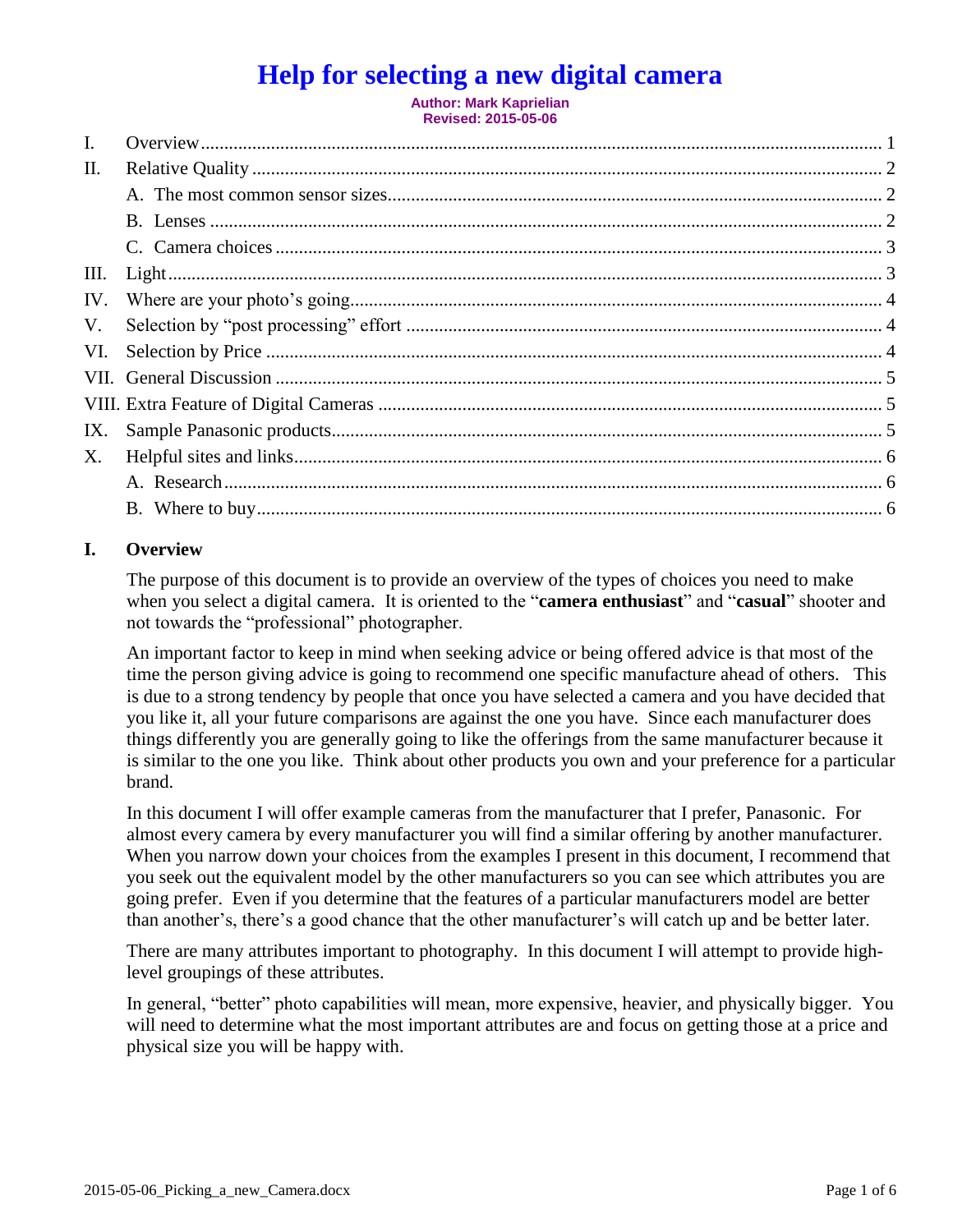# **II. Relative Quality**

Other than the skills of the person taking the photo, the two biggest factors in quality are:

- Sensor Size
- The lens

#### A. **The most common sensor sizes**

The following list shows the sensor sizes used by most manufacturers. The list is ordered from best quality to least. This also means that they are listed in order of most expensive to least.

- Full Frame
	- o Best image capture quality available
	- o Most expensive cameras, most expensive lenses, heaviest and largest cameras and lenses
- APS-C / Four Thirds System
	- o These are considered very close in quality but the choice strongly impacts Lenses
	- o APS-C lenses can be used on more cameras
	- o Four Thirds lenses are much smaller and lighter than the equivalent APS-C lenses
- $\bullet$  1 inch
	- o Recently several manufactures have released new products with this size sensor
		- See attributes of 1 over  $2.3$
- 1 over 2.3
	- o Found in SuperZoom and pocket cameras
	- o Lens cannot be changed
	- o Will go from wide angle to very large zoom
	- o Smaller than either of the other two size sensor cameras
	- o Pocket cameras can be very small in comparison to others and some are water proof to some degree

Reference Information: The link below compares sensor sizes

[http://en.wikipedia.org/wiki/File:Sensor\\_sizes\\_overlaid\\_inside\\_-\\_updated.svg](http://en.wikipedia.org/wiki/File:Sensor_sizes_overlaid_inside_-_updated.svg)

#### B. **Lenses**

There is a saying; even cheap lenses can look good when there's enough light

There's a fair amount of terminology that you may need to lean at some point. Here are the basic things you should know in a not very technical presentation:

- "Depth of field" or "DOF" This is about how far in back of your subject will be in focus.
	- Example: If you took a picture of a bee on a flower, you may want everything other than the bee and the immediate area of the flower to be the only thing in focus and the rest to be blurry. This would be shallow DOF.
	- Example: If you took a picture of someone standing in front of their new car, you may want the car to be in focus as well and not blurry. This would be large DOF.
	- To get a shallower DOF you need a "faster" lens. F2.8 is faster than F5.6. When looking at "F" numbers, the smaller the number the shallower the DOF it can produce and the more expensive the lens will be.
- Fixed Lens means that you cannot zoom it. If you want the subject larger you must get closer, smaller you must move back.
- People get Fixed Lenses mostly for specific uses. E.g. For portraits you want to get a 90mm lens. If you had a 40 mm lens you would have to get so close to the person that it would feel a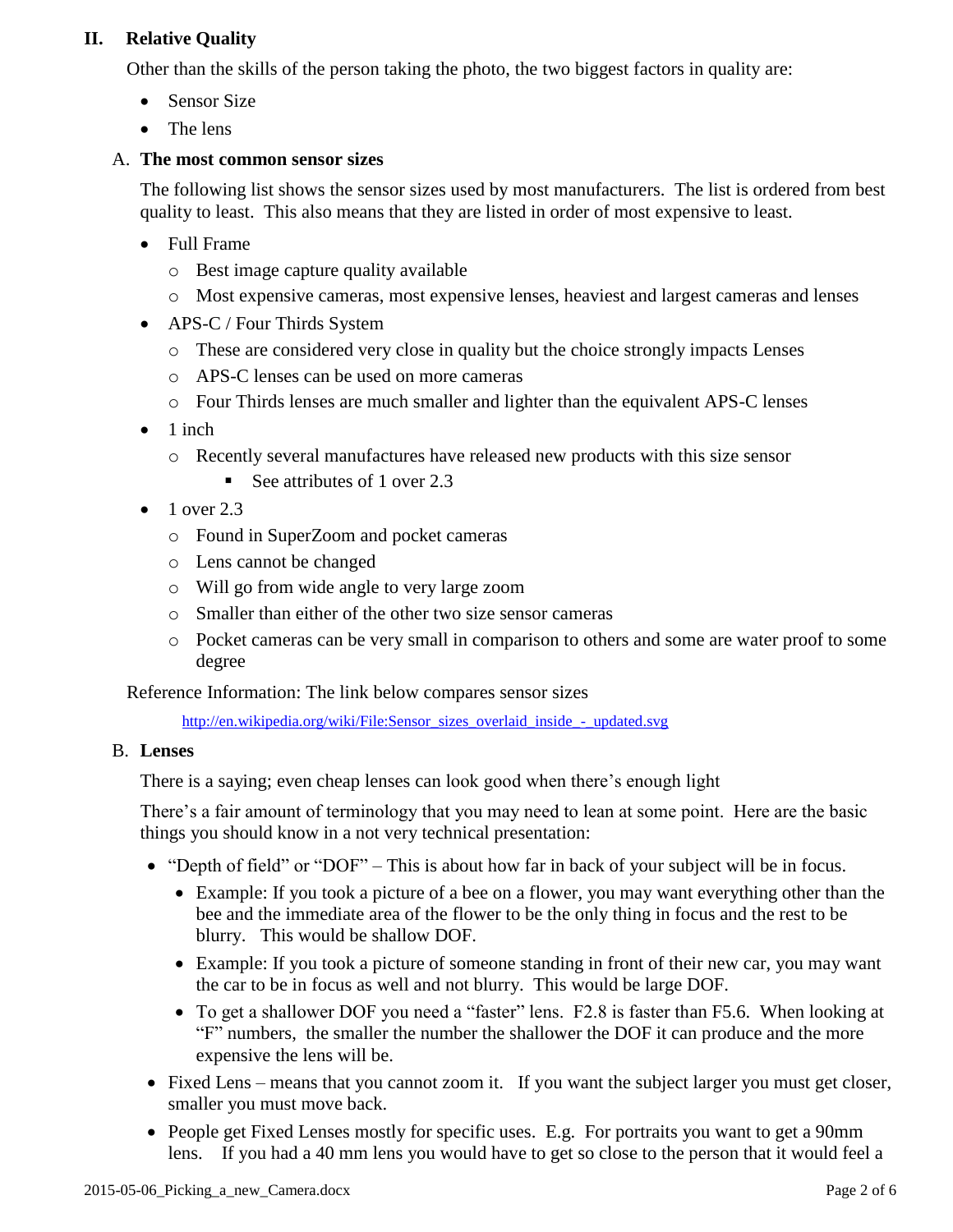bit crowded and you would be casting shadows because you wouldn't be able to get the lights positioned to not have your body get in the way.

• Also, to technical for this document, certain "focal lengths" that is, lens mm are better for some types of shots than others, thus the 90 mm for portraits.

Reference Information: The link is an example article explaining the benefits of a Fixed lens

<http://photography.tutsplus.com/tutorials/nifty-fifty-the-benefits-of-a-fixed-50mm-lens--photo-1415>

#### C. **Camera choices**

Benefits of pocket cameras and SuperZooms or any other type of camera where you do not have the option of changing lenses are:

- The body of the camera is going to be smaller than one that has the same lens equivalent on it on a camera that you can change lenses
- The lenses retract into the camera making it smaller when packed or carried
- The zoom range is huge compared to any single lens you would buy
- Good/Bad is that your background will almost always be in focus. That's good if that's what you want but if you want a blurry background you're not likely to be able to make that happen.

If you choose a camera that allows you to change lenses:

- You can select lenses that are best for different scenarios
	- This means you must purchase a lens for every scenario for best results
	- You need to plan ahead and have all the lenses with you that you may need for a shoot
- You can share lenses with other cameras if they are compatible with the other camera
	- Caution: Each manufacturer has their own "lens system". In general you cannot share lenses between cameras made by different manufacturers. E.g. Nikon lenses go on Nikon cameras. Even among Nikon lenses, not all their lenses will fit on other Nikons. This is the same for other manufactures as well so you have to be very careful.
- Once you buy some lenses for your camera you are said to have "bought into that lens system". For example, you spend say \$2000 for a fast lens and a general purpose (not fast lens). If and when you decided to get a second camera, if your lenses you have are not compatible then you will need to buy new lenses for the second camera. If you buy from the same manufacturer that uses the same "line of lenses" then you can share the lenses between the cameras.

## **III. Light**

If you are going to shoot in "low light" you will not get as many usable pictures from a pocket or SuperZoom. These cameras are best for outdoors and other well light scenes. As an example my wife brings her Panasonic ZS20 pocket camera on our vacations and she is extremely happy with the quality of the photos it takes. As I mentioned earlier, when you have enough light even cheap lenses look good. Even the photos taken inside dark churches came out well.

There is a distinction between "low light" and "dark scenes"

- Taking a picture of a building at night is a dark scene.
- Low light means that there is something specific you want to take a photo of and, if you could you would turn up the lights if you could so you see the subject better, e.g. a person in a room where you would have difficulty reading a menu because it was too dark.

Pocket or SuperZoom cameras are not going to do a very good job if you are taking pictures in a dark room, such as a dance where the lights are not fully on. It will be "grainy". If the people are moving, they will be blurry. If you use a flash then you'll get a reasonable shot if you are not too far away (must be in the range specified for the flash or you have to attach another flash if you can. Pocket zooms never let you attach another flash and only some SuperZooms do. SuperZooms and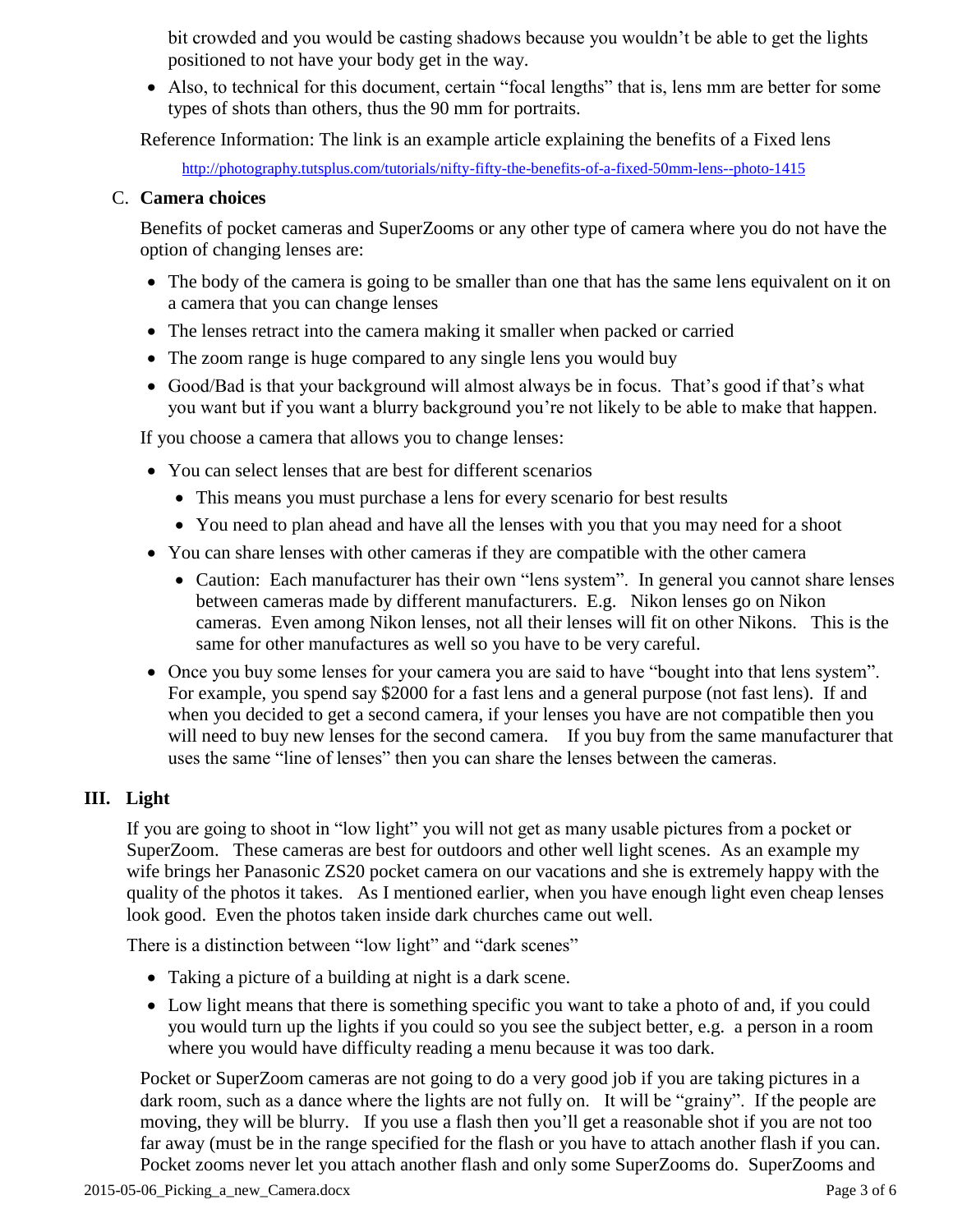pocket cameras are best for outdoor or well-lit scenes. Be sure that you at least have a built-in flash. Keep in mind that the flash is only going to be useful for it's specified range which is usually no more than about 10 feet.

If you plan on taking many pictures in low light without the use of a flash pocket and SuperZoom cameras will just not do well. You will need to have the APS-C, Four Thirds or Full Frame cameras to do it. If you want to take pictures at parties or gatherings and you are willing to use your flash, a pocket or SuperZoom camera will give you great shots most of the time.

#### **IV. Where are your photo's going**

The following are generalizations as is much of the content of this document is:

- Poster size prints You will need a Full Frame camera
- 800 x 600 pixel size postings to the internet possibly

#### **V. Selection by "post processing" effort**

Post processing means adjusting your photos on your computer.

You need to make a major decision about if you are going to "shoot JPEG or shoot RAW"

All cameras will produce JPEG photos. Not all cameras will produce RAW photos

Using a definition from the internet:

A **camera raw** image **file** contains minimally processed data from the image sensor of either a digital **camera**, image scanner, or motion picture film scanner. **Raw files** are named so because they are not yet processed and therefore are not ready to be printed or edited with a bitmap graphics editor.

Taking photos in Raw gives you a tremendous ability to adjust the photos. A classic example is if you take the same shot producing a JPEG and a RAW file in a room that is so dark you can barely see the thing you are shooting. If you try to brighten up the JPEG you are going to a lot of "noise" or "graininess". The RAW photo will can be made to appear normal and little noise will be visible.

When you shoot JPEG you are letting the camera make all the decisions about what is important in the picture and once it decides you cannot change the balance of things. RAW lets you change the balance of things in the picture and when you are done, you can save your adjusted photos as a JPEG.

If you choose to just shoot JPEG there are a number of programs out there that let you do basic manipulations. One Windows based program I recommend is ACDSee,

[http://www.acdsee.com/en/products/acdsee-pro-8?gclid=Cj0KEQjwmqyqBRC7zKnO\\_f6iodcBEiQA9T996NhfYQ4eLSpHccXXN-1asuWCZZrz9-](http://www.acdsee.com/en/products/acdsee-pro-8?gclid=Cj0KEQjwmqyqBRC7zKnO_f6iodcBEiQA9T996NhfYQ4eLSpHccXXN-1asuWCZZrz9-22Ps7Qz4Itg60aAqn38P8HAQ) [22Ps7Qz4Itg60aAqn38P8HAQ](http://www.acdsee.com/en/products/acdsee-pro-8?gclid=Cj0KEQjwmqyqBRC7zKnO_f6iodcBEiQA9T996NhfYQ4eLSpHccXXN-1asuWCZZrz9-22Ps7Qz4Itg60aAqn38P8HAQ)

If you choose to shoot RAW then I recommend LightRoom by Adobe.

[http://www.adobe.com/creativecloud/photography.html?sdid=KKTJE&skwcid=AL!3085!3!69454110978!e!!g!!adobe%20lightroom%206&ef\\_id=VRr](http://www.adobe.com/creativecloud/photography.html?sdid=KKTJE&skwcid=AL!3085!3!69454110978!e!!g!!adobe%20lightroom%206&ef_id=VRrj9QAAAJK6sbMs:20150507175828:s) [j9QAAAJK6sbMs:20150507175828:s](http://www.adobe.com/creativecloud/photography.html?sdid=KKTJE&skwcid=AL!3085!3!69454110978!e!!g!!adobe%20lightroom%206&ef_id=VRrj9QAAAJK6sbMs:20150507175828:s)

## **VI. Selection by Price**

Price may or may not matter to you. Here is a look at things from a price consideration point of view.

Many people "step up" the level of quality they desire after they've figured out what kind of pictures they want to take. Sometimes the step up is tempered by price.

The progression of quality tracks with the progression of price

- Cell Phone Lowest quality, lowest price
- Pocket camera or SuperZooms About \$600 to \$900
- APS-C / Four Thirds System About \$500 \$1600, does not include price of lenses
- Full Frame older but not used models About \$1,600 \$2,600, does not include price of lenses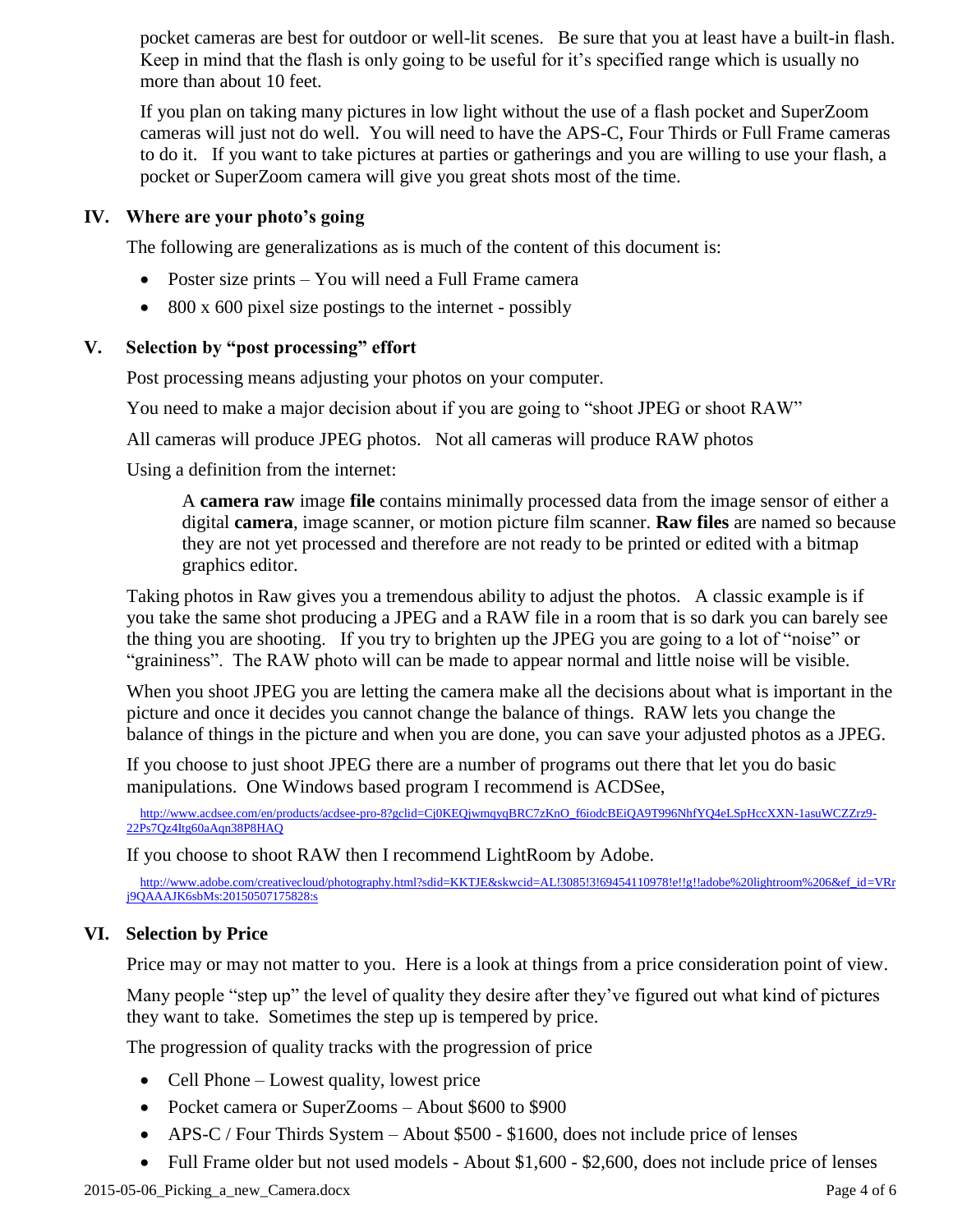• Full Frame – About \$3,000 - \$4,800, does not include price of lenses

In general, the higher the quality the heavier and larger the equipment.

# **VII. General Discussion**

You need to find the balance between the following that is best for you:

- Size Convenience of having the camera with you
- Weight How heavy is taking the camera with you and how tired are you going to be holding it to take photos for extended periods of time
- Quality Sensor size
- Cost Which relates a great deal to quality
- Effort Shoot JPEG and let the camera do all the work for you. You do minor adjustments, Soot RAW and you have to make the decisions on every photo. LightRoom makes it easy to do fast adjustments so it is not a great burden but it also gives you the ability to make every shot as good as it can be.

There is an interesting balance point available to you and is the choice that I have made. My desire was to have the following trade-offs to find my balance of these elements:

- I need to shoot low light with people moving so I had to switch away from pocket and SuperZoom.
- I need to make the photos as good as possible because they are going to be low light so I had to switch to RAW. I use LightRoom because it was designed specifically to help photographers do what they need to do to lots of photos.
- I would love to have the quality provided by Full Frame cameras but I'm not willing to spend that money for it AND for the lenses I would need, it would be both heavy and large to carry around. The primary reason I don't go to Full Frame is the size and weight.
- If I used an APS-C size sensor camera I could get much better quality photos than the pocket and SuperZoom cameras. While not quite good enough for professionals it can still take excellent photos in most situations. However, APS-C cameras have a good/bad trade –off. Good is that you can use many of the same lenses that you can use for Full Frame cameras. Bad is that these lenses are big and heavy compared to Micro Four Thirds (MFT) lenses
- Micro Four Thirds (MFT) sensors are a little smaller than APS-C but are considered by many to be of close enough quality that it is very difficult to spot the difference. Micro Four Thirds (MFT) has a huge advantage over APS-C and Full frame lenses because the lenses for Micro Four Thirds (MFT) are remarkably smaller and thus lighter.

By selecting Micro Four Thirds (MFT) cameras you get this balance compared to other choices:

- Bigger than the small cameras but smaller than the expensive, heavy and large cameras
- Except under the most difficult situations the quality will rival that of Full Frame cameras
- Much cheaper that Full Frame but not much more than the pocket and SuperZoom cameras

## **VIII.Extra Feature of Digital Cameras**

Most all cameras will also take Videos. Consider this ability an nice extra. The state of the art for videos both in cameras and as hand held video devices is rapidly evolving. If you are planning on doing a lot of video you are going to be happier and better off getting a decent hand held video device than using your camera.

## **IX. Sample Panasonic products**

Manufactures are continually releasing new versions of their cameras and blending their capabilities all the time. This makes it difficult to determine to select between very closely related product lines.